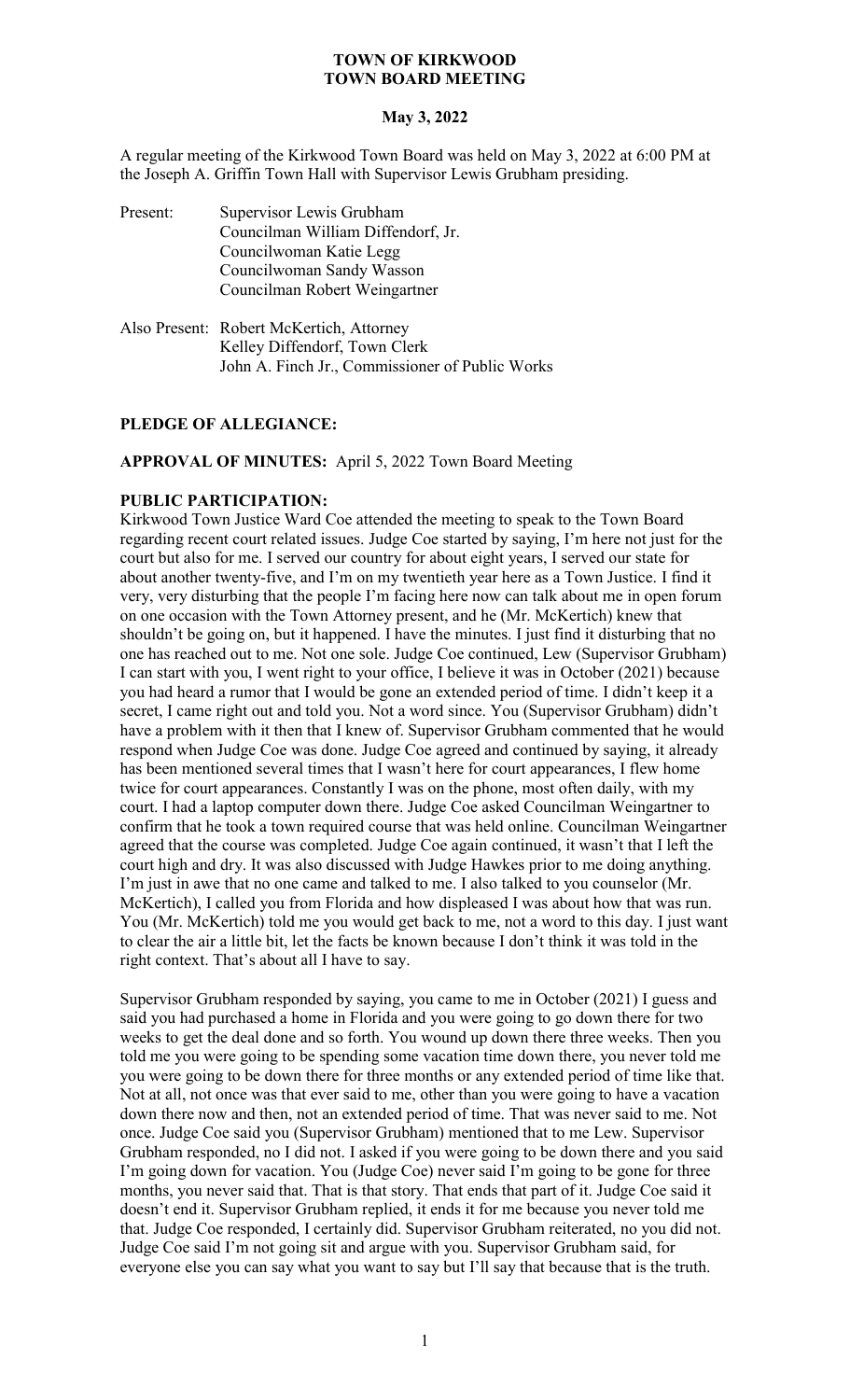# **May 3, 2022**

Mr. McKertich responded as well stating, you (Judge Coe) did call me, we spoke, you voiced your concern. I don't recall leaving the conversation saying I would call you back. I believe I left the conversation saying I would talk to the Town Supervisor about it, which I did. Judge Coe replied, and that you would get back to me. Mr. McKertich said, I don't recall that. We just have a different memory of that, but we did speak. Judge Coe said, no worries.

Judge Coe asked if anyone else wanted to comment. Councilman Weingartner said I heard about this from someone other than anyone up here (motioning to the Board). You said we should have contacted you, well you should have contacted the people on the Board who knew nothing about it. I knew nothing about it until long after you were actually down there. To me, you going away, that's not up to me to come find out from you why you are away. If you are going to be away for an extended period of time you should have come to me and said that. That's my feeling. Judge Coe responded, I didn't believe that I owed it to the Board for me to tell people where I was going to be and how long I was going to be. Councilman Weingartner commented, ok. Judge Coe said also to that point Bob (Councilman Weingartner), I did call the resource center and Sixth Judicial, they told me as long as the court is covered, and it was covered, then it was fine.

Councilman Diffendorf asked Judge Coe if he was here to talk about abolishing a Town Justice position. Judge Coe said he was and continued by saying, you certainly know you can do it but the volume of our court compared to some of these others, it's gotten to be so much more complex now. Things have changed and I don't know if you have taken it into consideration or not. Say you do go to one judge, what happens if that judge has an extended illness. There's a lot of things to think about. Again, I can remember some of the old time judges, including Bucky Merritt and a few before him, it's always been a two justice town, always. I think just because you, the Board, wants to save a little money, I think it's really a disgrace to the Town. Just to the point of the volume, we're still one of the busiest courts in Broome County. Councilman Weingartner said, Ward (Judge Coe) you said it's a disgrace, don't you believe it's a disgrace that you are an elected official and you are out of town for three months and you are getting paid and you're not here to do your job? Don't you think that is a disgrace? Judge Coe replied, again, I told you, I was doing my job. Councilman Weingartner responded, no you weren't, you weren't here. Judge Coe said I didn't have to be here. Councilman Weingartner then replied, the electorate elected you for the Town of Kirkwood to be here to be a justice. Judge Coe said when I first got elected I was elected as a co-judge, there were always two judges. Councilman Weingartner said, true, but things have changed. Supervisor Grubham jumped in saying this business about there's always two justices is not a good argument. What we are supposed to do as a Board is to look out for the taxpayers. Do we need two justices is the question, not whether we always had two justices, do we need two justices. We have been doing some studies trying to figure out if we do or do not. You have to admit there is a lot of things two justices used to do here. You (Justices) used to do arraignments, you don't do those anymore. That took a lot of time. The number of tickets or cases that you handle has dropped dramatically, it's approximately half of what it used to be. The County now takes a lot of your tickets and runs them under the diversion program, which they send us some money back. But that is not something you do anymore. Judge Coe responded, we have a part in that. Supervisor Grubham replied, a very little part of it. Supervisor Grubham continued, so overall it appears that your court is doing about half of what it used to do. It's the number four court in the County as far as the amount of work and/or tickets that you do. At one time you were number one, but you are nowhere near number one now. Not even close anymore. So the question that has to come to this Board is, if we are doing our job correctly, we have to decide, based on facts not on whether there's been two judges and that is the way it's always been, things always have to change. We have to do it that way to be honest with our taxpayers and give them the kind of representation they should have. That is what it is all about. It has nothing to do with personalities, whether there's two members in the court, or what. That's what is has to be about in the end and that is what we are wrestling with now trying to decide. It has nothing to do with personalities or how many judges, it has everything to do with how much work there is there and does it really require two judges. Judge Coe asked, where are we with this process. Supervisor Grubham replied, we are going through it right now. We've been gathering information. There is more information tonight for these folks (Board) to peruse and look through. Then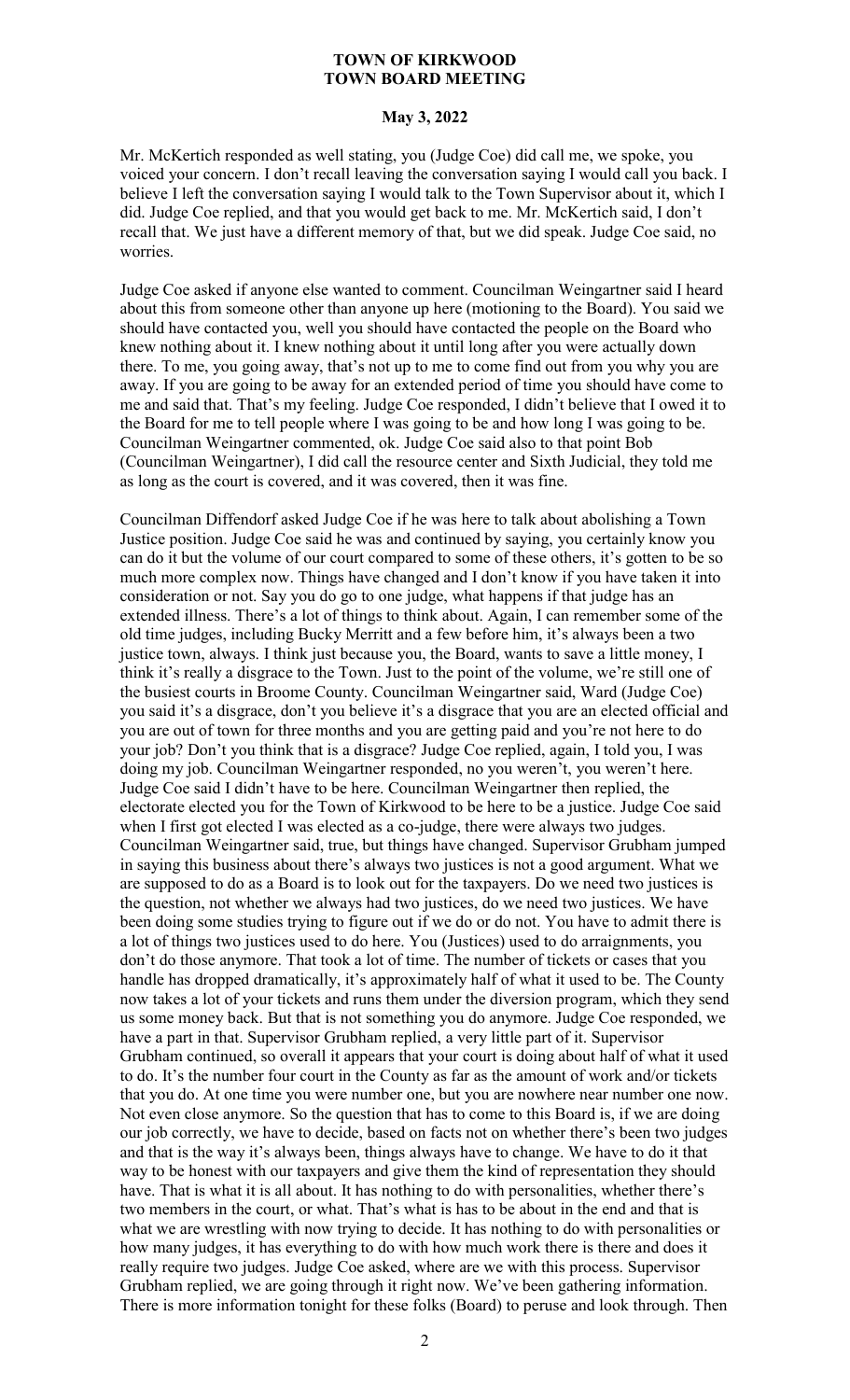# **May 3, 2022**

we'll make a decision, I don't know if that will be tonight or not. We'll make a decision relatively soon. I'd like to see this done one way or another so that everyone knows exactly what is going on.

Councilwoman Wasson asked Judge Coe whom he spoke to that said as long as the court is covered that you had permission to go (to Florida). Judge Coe replied, that is the resource center, the Unified Court System. Councilwoman Wasson thanked Judge Coe.

Supervisor Grubham said more information is being supplied tonight on courts and what is being done and how much and so forth. Judge Coe explained, I don't have just the objection for myself, it's not about myself, it's about future judges that are going to serve Kirkwood. Supervisor Grubham responded, that is fine and that is understandable but we are going to approach it from the same point of view. What is the best way to serve Kirkwood and that is what we are going to try and decide this on. Not personalities, not you (Judge Coe). Judge Coe commented, I feel like it has become personal with me. Supervisor Grubham replied, well maybe with you but that is not how this is going to get decided. It is going to get decided on whether we actually need two judges or not. That's the only way we can decide it and be right for the taxpayers.

Judge Coe asked how does that work as the end result when it comes up for election, will it be a special election, counselor (Mr. McKertich)? Mr. McKertich asked if Judge Coe was talking about the resolution to eliminate a justice position. Judge Coe responded, it may or may not happen tonight, you are going to decide in the near future, whatever it is you are going to vote on. Mr. McKertich said the Town Board will have to decide whether or not to approve the resolution, either tonight or at some future meeting. Judge Coe asked, after that there is a referendum, what happens? Mr. McKertich replied, it's a permissive referendum, it's not mandatory. It would depend upon whether or not the required amount of petitions were served on the Town within the required amount of time. There's a thirty day period of time to submit petitions. I don't want to say off the cuff how many or the number of petitions, it depends on the number of voters in the last gubernatorial election, it's a percentage of that. We could take a look at the requirements there. I don't have an exact number of how many petitions would have to be filed, I'd have to go back and look. Judge Coe asked, would a referendum be on the ballot in November or is it a special election. Mr. McKertich replied, it would be a special election prior to the November election.

Judge Coe asked if there was anything else. Supervisor Grubham responded not from me. Judge Coe said thank you so much. Supervisor Grubham replied, thanks Ward (Judge Coe).

# **COMMUNICATIONS:** None.

# **COMMITTEE REPORTS:**

## **Paving Projects.**

Supervisor Grubham reminded the Board about the information he handed out last week regarding paving jobs at Veterans River Park and Grange Hall Road Park. The company is available to do these jobs now and would like to before they get busy. John Finch explained that Broome Bituminous could pave the right hand side of Veterans River Park, which is an L shaped parking lot, this Friday. They could possibly pave the walking track at Grange Hall Road Park early next week. The price of blacktop has increased \$4.55 per ton from last month to this month. This is unheard of and mind boggling. Typically there's a \$.25 - \$.50 increase per ton month to month. It's costing them \$2 per ton more just to make the blacktop because NYSEG rates have gone up for them. The quote from last week that was \$45,000 is now \$47,600 to do the same amount of paving. The walking track was \$13,000 and is now \$13,500. Supervisor Grubham commented that he has been worried about these price increases. If we don't take care of these things now and then they deteriorate anymore it will cost a lot more in the end. Supervisor Grubham is concerned that prices will go a lot higher and some projects may need to be reconsidered.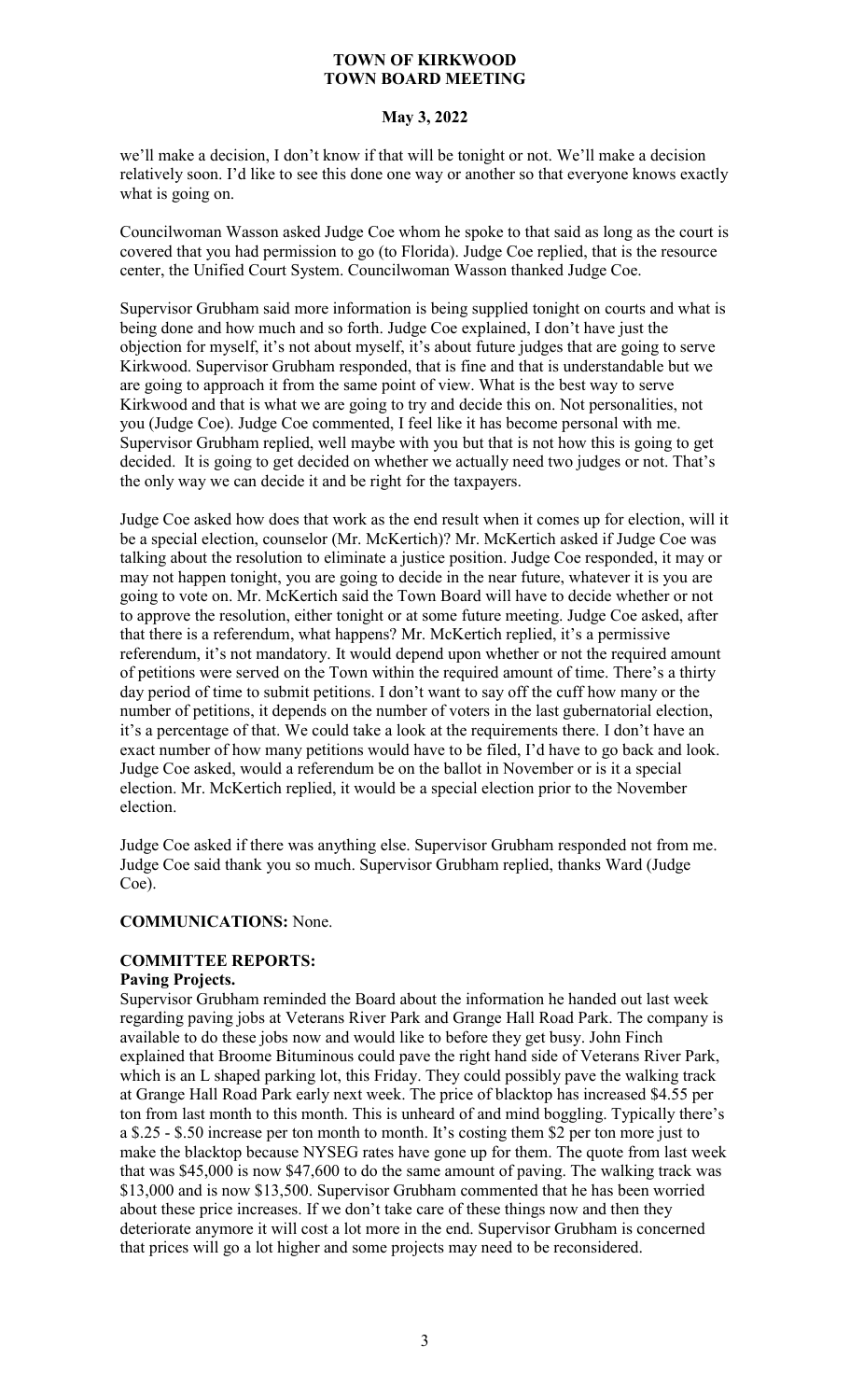### **May 3, 2022**

### **AED – Safety Recall.**

Councilman Diffendorf reported that our AED's were not part of the recent safety recall. They all were checked out with the manufacturer and are working well and up to date.

#### **Dog Control Report.**

Councilwoman Legg reported numbers from the April Dog Control Report. A copy is filed in the Town Clerk's office.

#### **Open Meetings Law.**

Mr. McKertich explained that the State amended the NYS Open Meetings Law. As of June 8, 2022 the exception that allowed Board Members to participate remotely will no longer be in effect. All the Board Members will have to be present during Board meetings. A local law can be adopted and set procedures that allow Board Members to attend remotely under extraordinary circumstances. If that is the case then extraordinary circumstances would be defined in the law. A decision will need to be made whether or not a law should be created or just have all the Board Members have to be here in person during the Board meetings. The public can still have the opportunity to participate remotely if agreed upon. Supervisor Grubham said we can make a decision on this at the end of the month.

## **OLD BUSINESS:**

Councilman Diffendorf moved to adopt resolution awarding the Sealed Bid for the Industrial Park Drive Sewer Project to Vacri Construction, being the lowest responsible bidder at \$107,000.00. Councilwoman Wasson seconded.

| Dive Sewer |                 | bidder at \$107,000.00. Councilwoman wasson seconded. |       |
|------------|-----------------|-------------------------------------------------------|-------|
| Project    | Roll Call Vote: | Councilman Diffendorf                                 | - yes |
|            |                 | Councilwoman Wasson                                   | - yes |
|            |                 | Councilwoman Legg                                     | - yes |
|            |                 | Councilman Weingartner                                | - yes |
|            |                 | Supervisor Grubham                                    | - yes |
|            |                 |                                                       |       |

#### MOTION CARRIED.

79:22 Combine Summer **Meetings** 

78:22 Award Bid Industrial Park

80:22 Combine Summer **Meetings**  Councilwoman Wasson moved to adopt resolution combining the June 28, 2022 Work Session and the July 5, 2022 Town Board Meeting into one night to be held June 29, 2022. Councilwoman Legg seconded.

| <br>$6/28$ & $7/5$ | Roll Call Vote: | Councilman Diffendorf  | - yes |
|--------------------|-----------------|------------------------|-------|
|                    |                 | Councilwoman Wasson    | - yes |
|                    |                 | Councilwoman Legg      | - yes |
|                    |                 | Councilman Weingartner | - yes |
|                    |                 | Supervisor Grubham     | - yes |
|                    | MOTION CADDIED  |                        |       |

#### MOTION CARRIED.

Councilwoman Legg moved to adopt resolution combining the July 26, 2022 Work Session and the August 2, 2022 Town Board Meeting into one night to be held August 2, 2022. Councilman Weingartner seconded.

| $7/26$ & $8/2$ | Roll Call Vote: | Councilman Diffendorf  | - yes |
|----------------|-----------------|------------------------|-------|
|                |                 | Councilwoman Wasson    | - yes |
|                |                 | Councilwoman Legg      | - yes |
|                |                 | Councilman Weingartner | - yes |
|                |                 | Supervisor Grubham     | - yes |
|                |                 |                        |       |

#### MOTION CARRIED.

| 81:22<br>Combine   |                 |                                                    | Councilman Weingartner moved to adopt resolution combining the August 30, 2022 Work<br>Session and the September 6, 2022 Town Board Meeting into one night to be held |
|--------------------|-----------------|----------------------------------------------------|-----------------------------------------------------------------------------------------------------------------------------------------------------------------------|
| Summer<br>Meetings |                 | September 6, 2022. Councilman Diffendorf seconded. |                                                                                                                                                                       |
| 8/30 & 9/6         | Roll Call Vote: | Councilman Diffendorf                              | - yes                                                                                                                                                                 |
|                    |                 | Councilwoman Wasson                                | - yes                                                                                                                                                                 |
|                    |                 | Councilwoman Legg                                  | - yes                                                                                                                                                                 |
|                    |                 | Councilman Weingartner                             | - yes                                                                                                                                                                 |
|                    |                 | Supervisor Grubham                                 | - yes                                                                                                                                                                 |

#### MOTION CARRIED.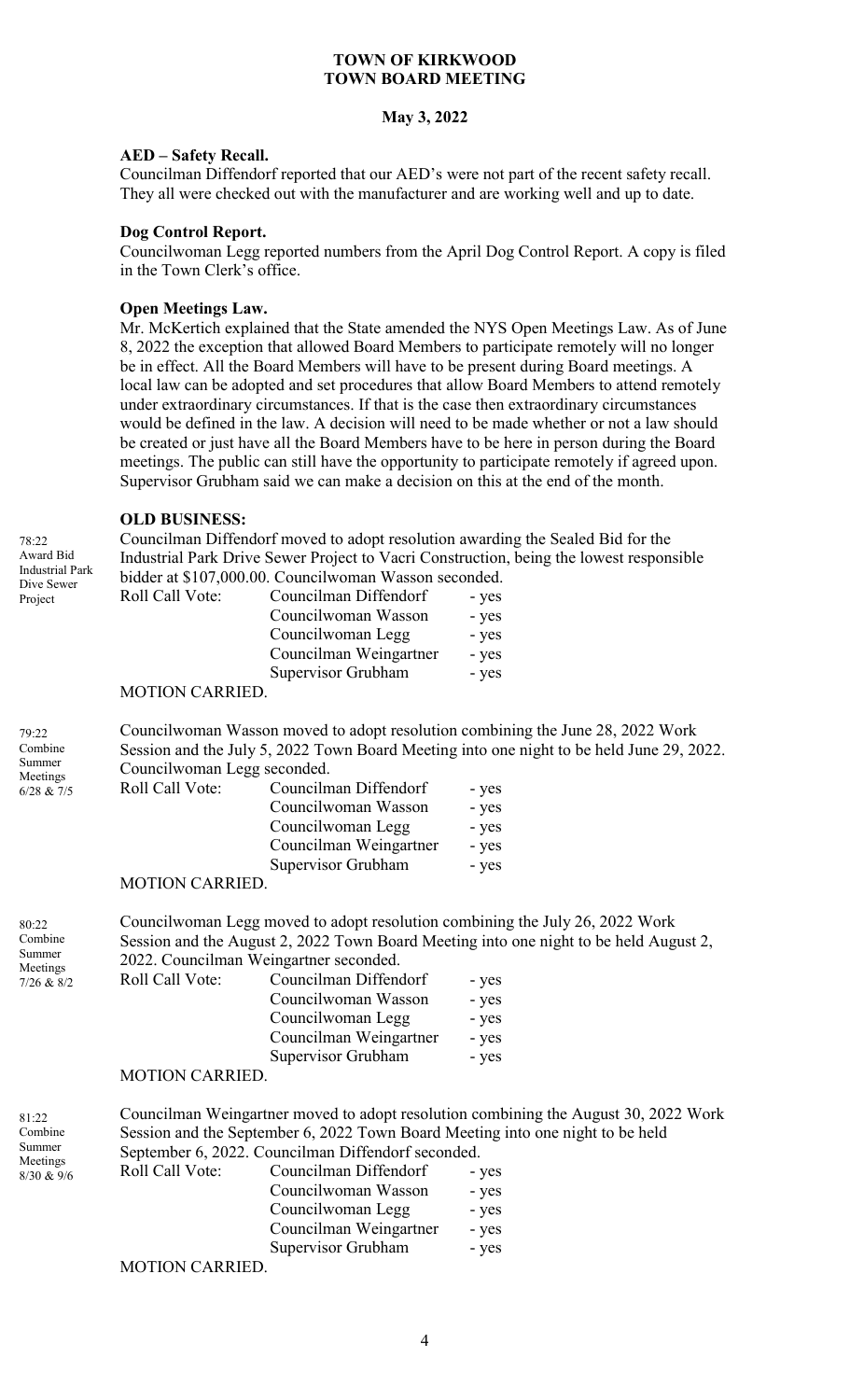## **May 3, 2022**

Councilman Diffendorf moved to adopt resolution scheduling a Special Town Board Meeting for December 27, 2022, after the Work Session, for the purpose of auditing year end bills and any other business that may come before the Board. Councilwoman Wasson seconded.

| Roll Call Vote: | Councilman Diffendorf  | - yes |
|-----------------|------------------------|-------|
|                 | Councilwoman Wasson    | - yes |
|                 | Councilwoman Legg      | - yes |
|                 | Councilman Weingartner | - yes |
|                 | Supervisor Grubham     | - yes |
|                 |                        |       |

#### MOTION CARRIED.

Councilwoman Wasson moved to adopt resolution pursuant to section 3A(e) of Local Law No. 2-1979 entitled "A Local Law Regulating the Use of Parks of the Town of Kirkwood", authorizing the Town Clerk to issue a permit to the Kirkwood Town Fair, Inc., for the use of the entire Kirkwood Veterans River Park on August 11, 12, and 13, 2022 without any permit fee to guarantee proper clean up after each use. Councilwoman Legg seconded. Roll Call Vote: C

| Councilman Diffendorf  | - yes |
|------------------------|-------|
| Councilwoman Wasson    | - yes |
| Councilwoman Legg      | - yes |
| Councilman Weingartner | - yes |
| Supervisor Grubham     | - yes |
|                        |       |

## MOTION CARRIED.

Councilwoman Legg moved to adopt resolution authorizing a Pay Increase for Chad Moran, Building and Code Inspector, Fire Inspector, of \$1.50 per hour, from \$ 21.39 per hour to \$ 22.89 per hour, effective May 4, 2022. Councilman Weingartner seconded. Roll Call Vote:

| Councilman Diffendorf  | - yes |
|------------------------|-------|
| Councilwoman Wasson    | - yes |
| Councilwoman Legg      | - yes |
| Councilman Weingartner | - yes |
| Supervisor Grubham     | - yes |
|                        |       |

#### MOTION CARRIED.

Councilman Weingartner moved to adopt resolution amending Resolution # 60-22 appointing Karen Myers as Member of the Board of Assessment Review for a term to expire September 30, 2026. Councilman Diffendorf seconded.

| Roll Call Vote: | Councilman Diffendorf  | - yes |
|-----------------|------------------------|-------|
|                 | Councilwoman Wasson    | - yes |
|                 | Councilwoman Legg      | - yes |
|                 | Councilman Weingartner | - yes |
|                 | Supervisor Grubham     | - yes |
| MOTION CADDIED  |                        |       |

#### MOTION CARRIED.

Councilman Diffendorf moved to adopt resolution hiring Terry Everett as Laborer to work in the Parks Department, effective May 18, 2022 for 90 days, at a rate of pay of \$13.20 per hour. Councilwoman Wasson seconded.

| <b>Roll Call Vote:</b> | Councilman Diffendorf  | - yes |
|------------------------|------------------------|-------|
|                        | Councilwoman Wasson    | - yes |
|                        | Councilwoman Legg      | - yes |
|                        | Councilman Weingartner | - yes |
|                        | Supervisor Grubham     | - yes |
| <b>MOTION CARRIED.</b> |                        |       |

82:22 Schedule Special Town Board Meeting 12/27/22

> 83:22 Permit for Park Use for Kirkwood Town Fair

84:22 Pay Increase C.Moran Code

85:22 Appoint K.Myers BAR

86:22 Hire T.Everett 90 days Parks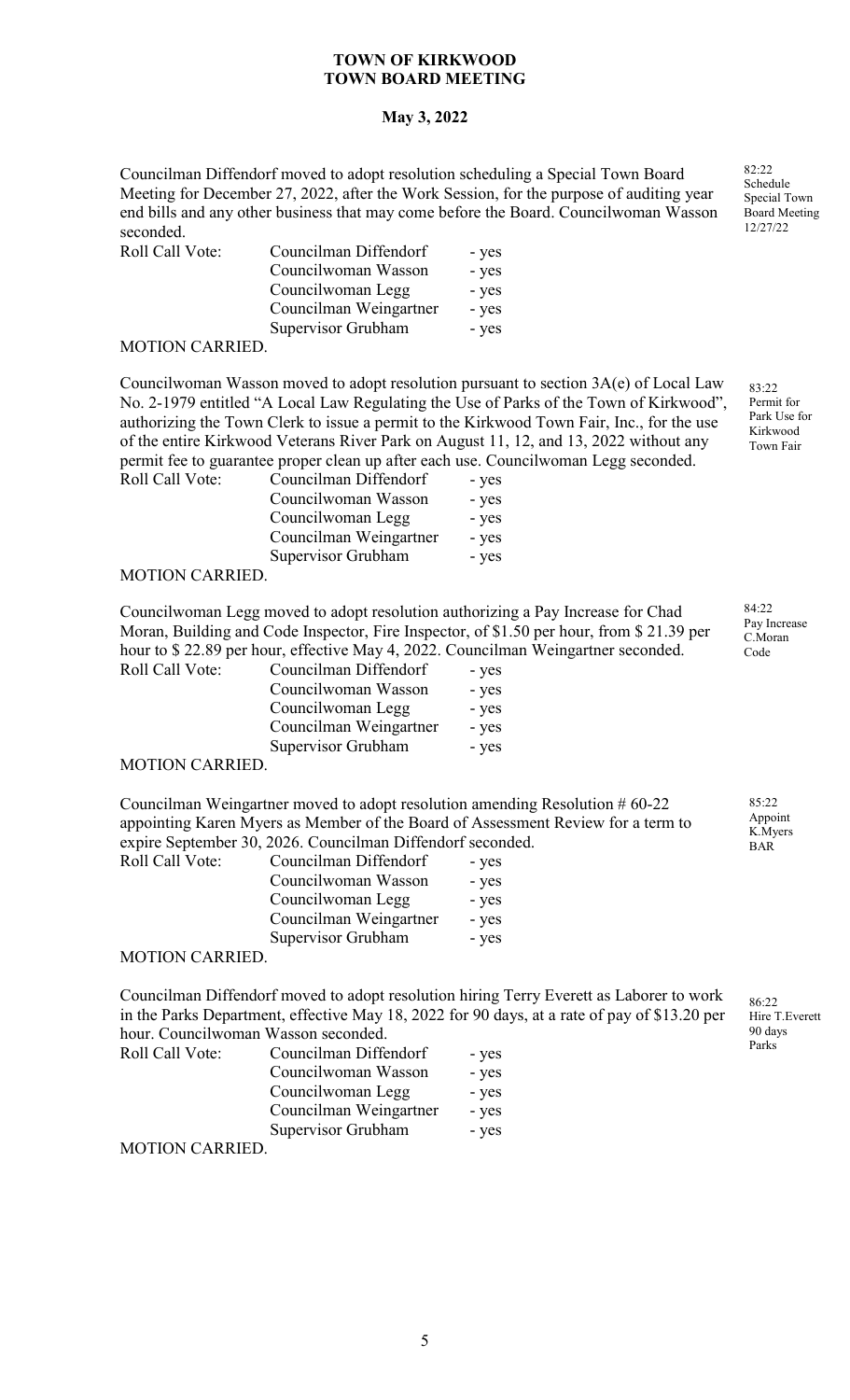#### **May 3, 2022**

| 87:22                         |                                                                                                                                                                                                    |                        | Councilwoman Wasson moved to adopt resolution authorizing Aidan Ellsworth to attend  |  |
|-------------------------------|----------------------------------------------------------------------------------------------------------------------------------------------------------------------------------------------------|------------------------|--------------------------------------------------------------------------------------|--|
| Education                     | Grade D Certification Training on May 9-13, 2022, at a cost of \$550.00, with all                                                                                                                  |                        |                                                                                      |  |
| A.Ellsworth<br>W&S            |                                                                                                                                                                                                    |                        | reasonable expenses paid, in accordance with the Reimbursement Policy for Employee   |  |
| Agreement for                 | Training Expenses. Councilwoman Legg seconded.                                                                                                                                                     |                        |                                                                                      |  |
| Reimb Policy                  | Roll Call Vote:                                                                                                                                                                                    | Councilman Diffendorf  | - yes                                                                                |  |
|                               |                                                                                                                                                                                                    | Councilwoman Wasson    | - yes                                                                                |  |
|                               |                                                                                                                                                                                                    | Councilwoman Legg      | - yes                                                                                |  |
|                               |                                                                                                                                                                                                    | Councilman Weingartner | - yes                                                                                |  |
|                               |                                                                                                                                                                                                    | Supervisor Grubham     | - yes                                                                                |  |
|                               | <b>MOTION CARRIED.</b>                                                                                                                                                                             |                        |                                                                                      |  |
| 88:22<br>Education<br>J.Finch | Councilwoman Legg moved to adopt resolution authorizing John Finch, Jr. to attend the<br>Cornell Local Roads Schooling, June 6-8, 2022, at a cost of \$110.00. Councilman<br>Weingartner seconded. |                        |                                                                                      |  |
| DPW/HWY                       | Roll Call Vote:                                                                                                                                                                                    | Councilman Diffendorf  | - yes                                                                                |  |
|                               |                                                                                                                                                                                                    | Councilwoman Wasson    | - yes                                                                                |  |
|                               |                                                                                                                                                                                                    | Councilwoman Legg      | - yes                                                                                |  |
|                               |                                                                                                                                                                                                    | Councilman Weingartner | - yes                                                                                |  |
|                               |                                                                                                                                                                                                    | Supervisor Grubham     | - yes                                                                                |  |
|                               | <b>MOTION CARRIED.</b>                                                                                                                                                                             |                        |                                                                                      |  |
| 89:22                         |                                                                                                                                                                                                    |                        | Councilman Weingartner moved to adopt resolution eliminating a Town Justice position |  |

Elimination Town Justice Position

reducing the number of Town Justices, in accordance with the attached resolution. Councilman Diffendorf seconded. **Discussion.** Supervisor Grubham discussed a packet that was handed out to the Board

members regarding court costs and much more. Much of the information came from the Office of the New York State Comptroller, while other information came from Broome County, and some from income reports from the court operation in the Town of Kirkwood. Supervisor Grubham explained, in general, based on numbers, it looks as though the Court is doing approximately half of what it used to do with two judges. The question for us (Board) is, with the right information and to make the proper decision, do we think the court can operate with one judge and still get the work done. That essentially is the question and we have the information in front of us. Now, Bob (Mr. McKertich) had a couple of calls today that he would like to expound on a little bit too.

Mr. McKertich said, I did receive a phone from the Office of Court Administration, which is the entity that regulates the courts in the judicial district that we are in. It was an attorney from that office that called to inquire about what we (Board) were doing. She left a voicemail, I called her back, I left a voicemail, and we weren't able to touch base unfortunately. She called just this afternoon. I have not had a chance to have that telephone call, I would have liked to have talked to her before tonight's meeting. There's a primary coming up at the end of June, I have been in touch with the Republican Party. They have been in touch with the Board of Elections and it sounds as though that won't be impacted by whatever the Town Board does on eliminating the position. The Attorney General opinions that have come up on the subject say that the Town Board can take this action either before petitions are filed, after petitions, before primaries, after primaries. We are not handcuffed according to the Attorney General by the date of the primary. Those are two new pieces of information that I wanted to bring up. Meaning, if this decision is delayed until the next meeting, I'm not trying to encourage one thing or another, I'm just saying that doesn't jeopardize your ability to move forward on this one way or another. Supervisor Grubham noted the next meeting would be on June 7, 2022. Supervisor Grubham continued, if we should decide to do that and extend the timeframe I wouldn't want to go any longer than that even if we could. We pretty much have all the numbers that we need that show, at least in my opinion, that one judge could do that work. It seems to me that the way it is set up now, I hate to say this but I don't know this for a fact, it seems as though they are working only two days and that's about it. They come in on a Tuesday in the morning and get some stuff done, then Wednesday they have their cases and even that is getting smaller because the County is taking more and more of those, they are kind of working two days a week, maybe. It just seems to me that one judge can do that, you don't need two judges to do that. I don't know if we want to wait and see what the Office of Court Administration wants to talk to Bob (Mr. McKertich) about, but we could do that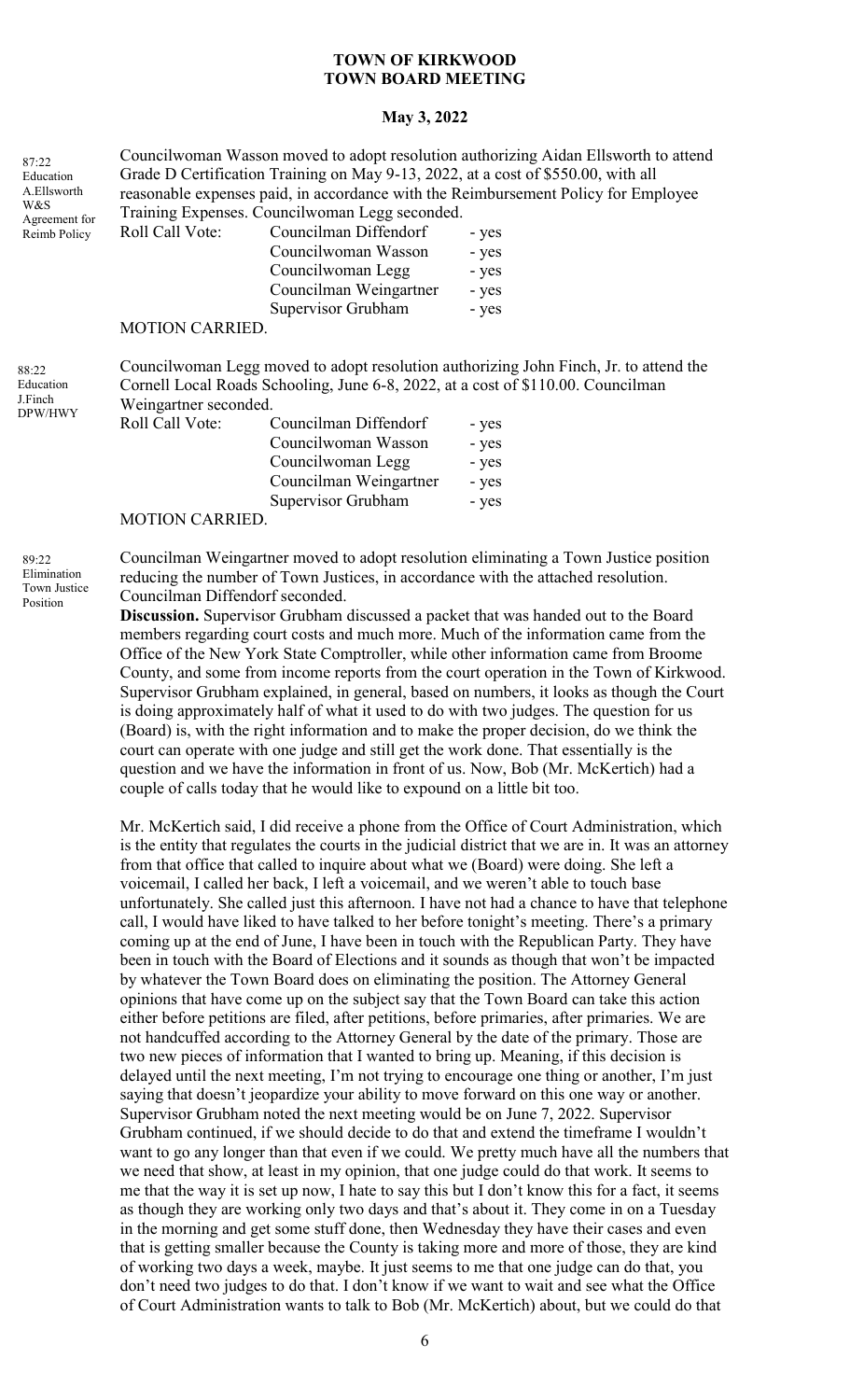## **May 3, 2022**

if we felt that. It's not going to change the numbers, the numbers are still what they are. I guess maybe we would find out more if we waited, do you think? Mr. McKertich responded, we might, I really don't know what she called me about.

Councilman Weingartner explained his thoughts stating, I think the real thing is that we are doing this for the numbers and to save taxpayers money. It's proven that we can do it with one and I think we should have a vote tonight. Councilwoman Legg said, I feel the numbers are showing what you said, however, we don't have all the information at this point. There is some information that we could still get that we may need to know. The fact that it's not going to change whether we do it today or at the end of the month with primaries, I feel we need to have all the information to honestly make the right decision. I do see the numbers and it does show that, but I still would like to have all the information myself. Councilwoman Wasson responded, I'm in agreement with that. I would like to hear more information and find out what she (attorney) had to say. Councilman Diffendorf stated, I think we have enough stuff here to move ahead. It's not going to change. If they come up with some deal, it's going to be that we can't do it and then we would have to rescind this motion maybe. As far as I'm concerned we are committed to doing this now and I think this is the time to do it. Councilman Weingartner said if there's Board members that want to wait I don't want to push a vote on them. I think we should have consensus if we want a true vote. Supervisor Grubham commented, quicker is better I think, but if we want to double check on what Bob (Mr. McKertich) may find out I am not against that, I just don't want to keep dragging it out. We have the information we really need for the taxpayer, this is going to save money for them. As long as we feel the job can be done with that I don't think that is going to change anything. You (Mr. McKertich) seem to think we are on solid legal ground here so I don't know what the court officer would have to say to change it but if you want to wait I can go along with that. But I don't want to wait, by the end of this month I want to be done with this.

Councilman Diffendorf questioned, if we voted on this tonight then the clock would start ticking on the 30 day permissive referendum. Mr. McKertich agreed. Councilman Diffendorf continued, so today is May  $3^{rd}$ , it would be June  $3^{rd}$  and if they got enough signatures can we have that election on the same day as the primary or can't we. Mr. McKertich responded, I don't think so Bill (Councilman Diffendorf), I don't think there's enough time to get that lined up. I would have to do a little research on that to give you an exact answer. Councilman Diffendorf replied, the only reason I ask is because I'm trying to save the Town money. They're having two elections this year in the primary and one general election. Every time there is an election it costs a lot of money with four polling places or whatever they have set up for these elections. Supervisor Grubham reported, there's \$15,000 in the budget for a primary and an election. The more elections we have the more it will be, we don't have that money in the budget.

Councilwoman Legg asked, can we do a special meeting in between now and the end of the month in regards to this situation. Councilman Diffendorf responded, I don't think we want to handle something like this in a special meeting. People don't realize there's a special meeting. Councilwoman Wasson said the meetings are posted. Councilman Diffendorf responded, it is posted but people know when our meetings are and if they choose to attend. If you have a special meeting you are going to catch people off guard when you are voting on something as big as this. Councilwoman Legg said, that is my position on this because it is something big to just not have all the information. We have the numbers, but this woman reached out to you (Mr. McKertich). She obviously reached out to him for a reason. Councilwoman Wasson commented, a missing piece or something. Councilwoman Legg said I feel that maybe I haven't done my due diligence because as Ward (Judge Coe) said I have not been over at the court. I feel that I need to visit there to see exactly what they are doing. Because the numbers show one thing but they also told us, when we were talking to them about their salaries, the different type of work they have to do now. So, I want to be able to talk to them to see what they are doing different. I just feel like I need a little more time for myself. Supervisor Grubham confirmed that Councilwoman Legg and Councilwoman Wasson wanted to wait on the vote.

Mr. McKertich said, there's a motion and a second for the resolution so the thing that you would do is make a motion to table the resolution eliminating the Town Justice until the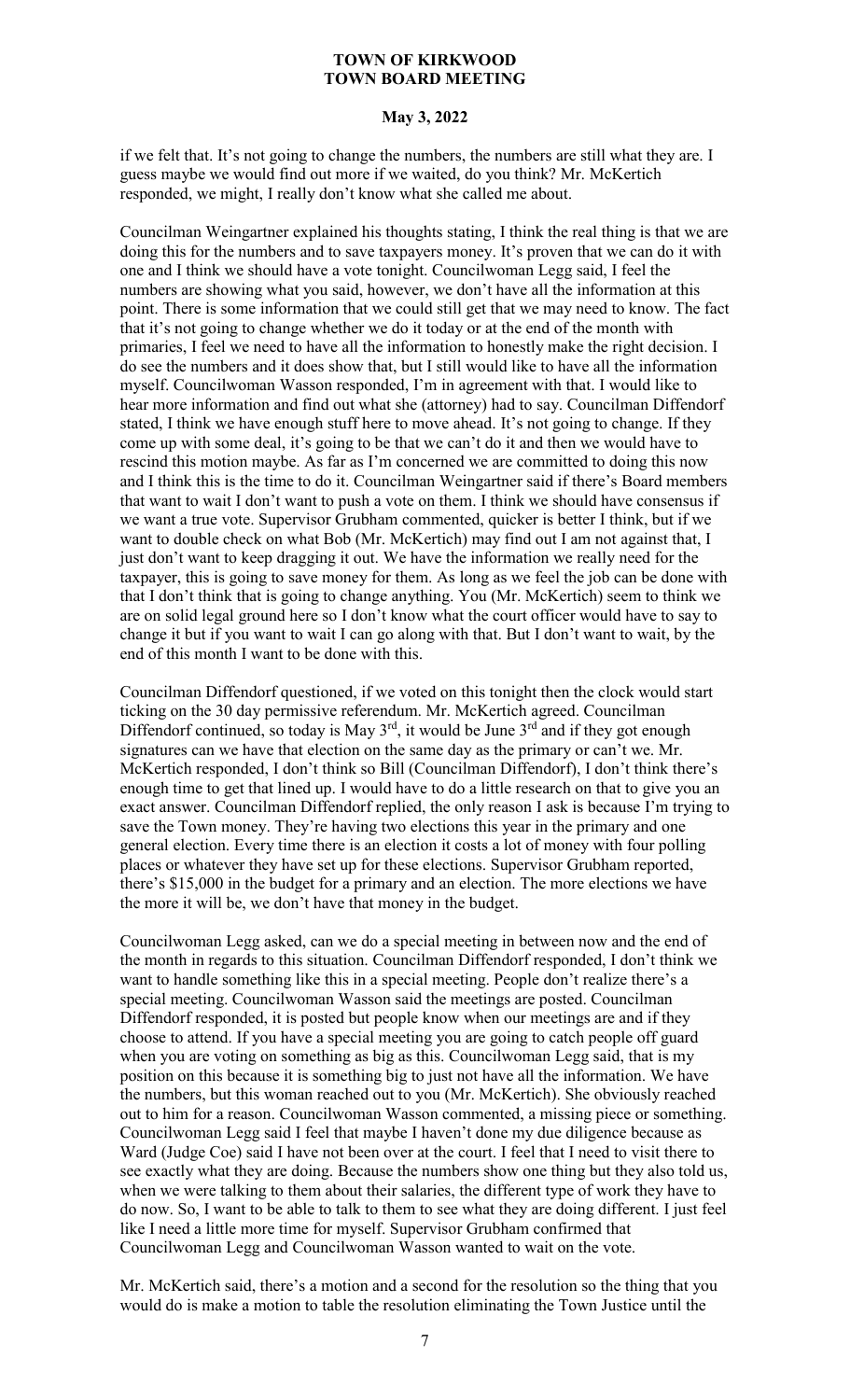## **May 3, 2022**

June 7, 2022 meeting if that is what you want to do. There would be a second on the motion and a vote on that motion. If that gets approved this would be tabled until June  $7<sup>th</sup>$ . If it doesn't get approved then we move forward with the vote tonight. Councilwoman Legg asked, if we hold it off and we vote later we would still be able to hold the primary, am I hearing what you are saying right? Councilman Weingartner explained, we have to have a resolution to table this resolution until the  $7<sup>th</sup>$  of June meeting. Then we get a second for that and we vote on that resolution. If the resolution passes then we table it, if it doesn't pass then we vote on the resolution that I made. Mr. McKertich said another way to do it is if Bill (Councilman Diffendorf) wants to withdraw his second and Bob (Councilman Weingartner) wants to withdraw his motion it would get it off the table that way. There's two ways to kind of push this off now that the resolution has been made and seconded. Councilwoman Wasson asked, wouldn't this possibly warrant a special meeting just to make sure we had all the information necessary. Supervisor Grubham said I think Bill (Councilman Diffendorf) is right about that, it's better when people know you are having a meeting and try to make sure the public knows that there is a meeting two weeks ahead of that or whatever. They know we'll have a meeting on that night so if they want to watch or talk they can. If we are going to do it that way it might not be bad either because then it would be a public participation at that point and someone may want to speak about it at that meeting. So that might not be a bad thing too, maybe the taxpayers would want to talk about it. Supervisor Grubham continued, I know how you feel Bill (Councilman Diffendorf) but do you want to withdraw or not. Councilman Diffendorf asked, I don't know, are you withdrawing your motion Bob (Councilman Weingartner). Councilman Weingartner said no I want to make a resolution to table this until June  $7<sup>th</sup>$ . Mr. McKertich verified, to table the elimination of the Town Justice resolution until June  $7<sup>th</sup>$ . Councilman Weingartner agreed. Councilwoman Wasson asked, when is the primary, the primary date. Mr. McKertich responded, the 28<sup>th</sup> of June. Karen Ferguson, Town Historian, commented, just so you know the primary today might have gotten pushed back to August. There is another appeal regarding the Senate seats and it is going back to court. Right now, I was at the Board of Elections today, it looks like there is going to be two primaries in August, Republican and Democrat. Supervisor Grubham asked if that was local. Mr. McKertich said what I was hearing is that for the State and Federal they are pushing those back to August, not June but I heard that about a week ago. Is this new news? Karen Ferguson said this all came out today but you can verify it with the Board of Elections.

90:22 Table Reso Eliminating Town Justice Councilman Weingartner made a motion to table the resolution eliminating the Town Justice position until the June 7, 2022 Town Board meeting. Councilwoman Legg seconded.

| Roll Call Vote:                    | Councilman Diffendorf  | - yes |
|------------------------------------|------------------------|-------|
|                                    | Councilwoman Wasson    | - yes |
|                                    | Councilwoman Legg      | - yes |
|                                    | Councilman Weingartner | - yes |
|                                    | Supervisor Grubham     | - yes |
| $M\cap TI\cap M\cap T\cap T\cap T$ |                        |       |

#### MOTION CARRIED.

## **NEW BUSINESS:**

Councilman Diffendorf moved to adopt resolution ratifying a resolution authorizing the Supervisor to Sign the MS4 Municipal Compliance Certification (MCC) Form, in accordance with the attached form. Councilwoman Wasson seconded. Roll Call

| Vote:                | Councilman Diffendorf  | - yes |
|----------------------|------------------------|-------|
|                      | Councilwoman Wasson    | - yes |
|                      | Councilwoman Legg      | - yes |
|                      | Councilman Weingartner | - yes |
|                      | Supervisor Grubham     | - yes |
| $T$ $\cap$ $\Lambda$ |                        |       |

MOTION CARRIED.